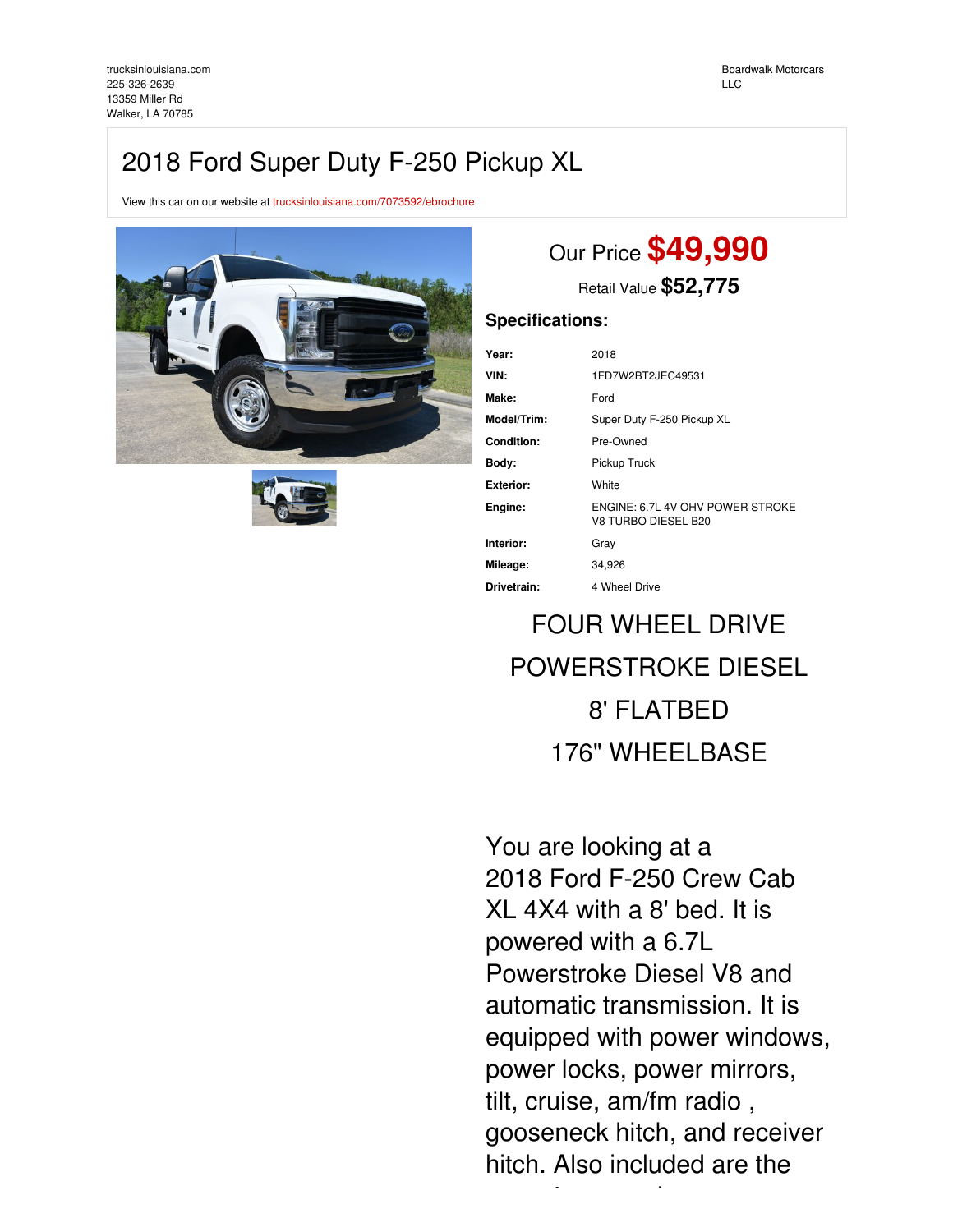owner's manuals.

The interior of this truck is in good shape for the miles. The seats are in good shape .The vinyl floor is in great shape. Everything appears to function properly. It was not smoked in.

The exterior of this truck overall is in good shape for the mileage. There might be a normal work truck flaw, but nothing significant. If you are a serious buyer please call us and we will give you a thorough walk around to make sure it meets your criteria.The windshield is in good shape.

Mechanically, this F-250 starts right up and runs smooth. The transmission shifts smooth. The a/c blows ice cold. The front end is tight. The four wheel drive functions properly. The tires are in good shape.

FINANCING: We do not do financing/ in house financing. However, if you have good credit ( 650 score or higher ) we can suggest a lender within the state of Louisiana. If you are outside of Louisiana and have good credit we can also help with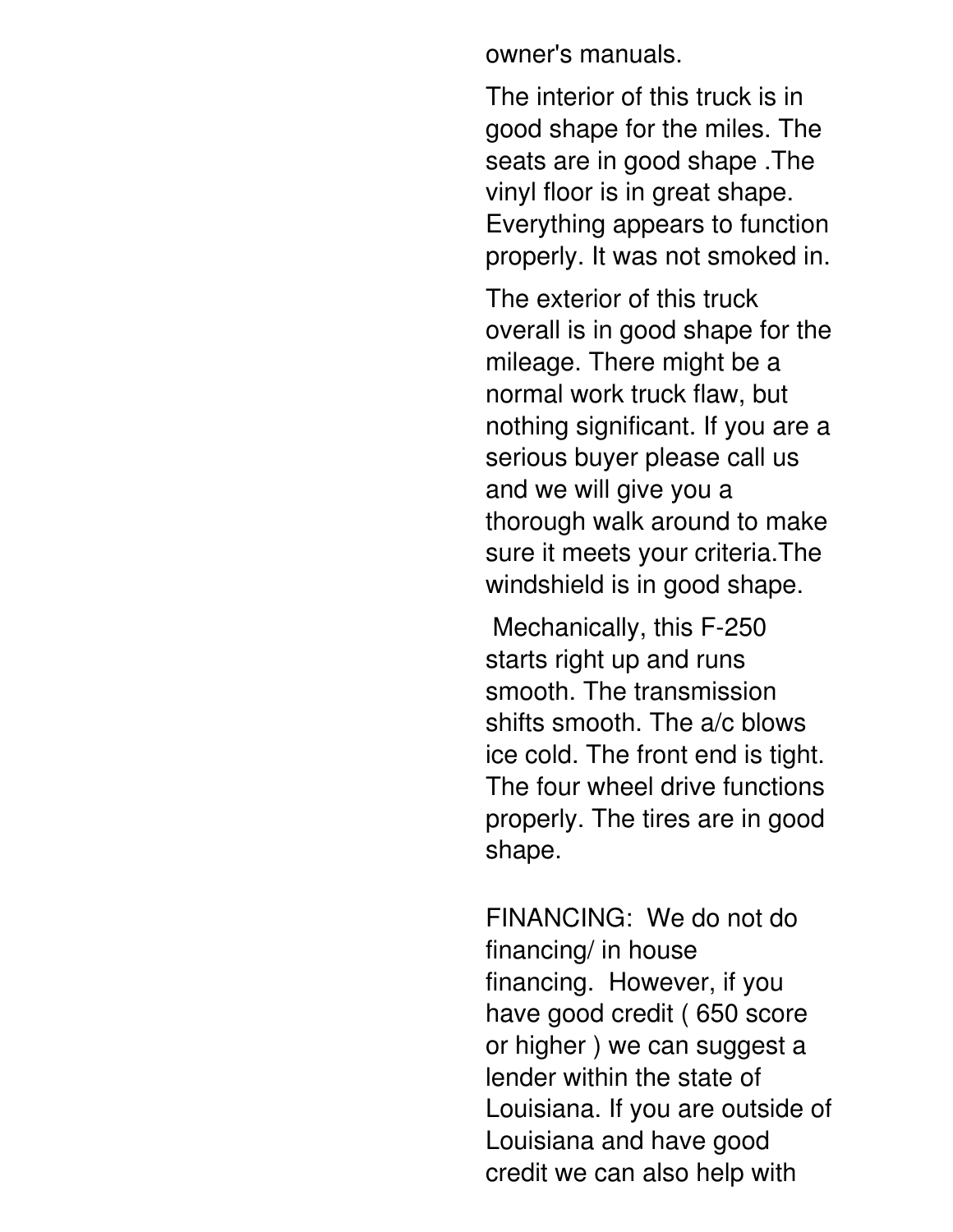locate a lender.

credit we can also help with

NADA VALUES Retail \$52775

FINANCING: We do not do financing/ in house financing. However, if you have good credit ( 650 score or higher ) we can suggest a lender within the state of Louisiana. If you are outside of Louisiana and have good credit we can also help with locate a lender. 225-445-5381

This truck is located  $\omega$  13359 Miller Rd. Walker, LA 70785.

Exit I-12 at the Walker Rd., Exit #15

If you have any questions about this truck or would like to recieve a CarFax, please call one of our Sales Representatives @ 225-326- 2639 or 225-445-5381

Visit WWW.TRUCKSINLOUISIANA.C

It is the customer's responsibility to inspect the truck before agreement to purchase. Upon agreement to purchase, there is a \$500 deposit due via Paypal within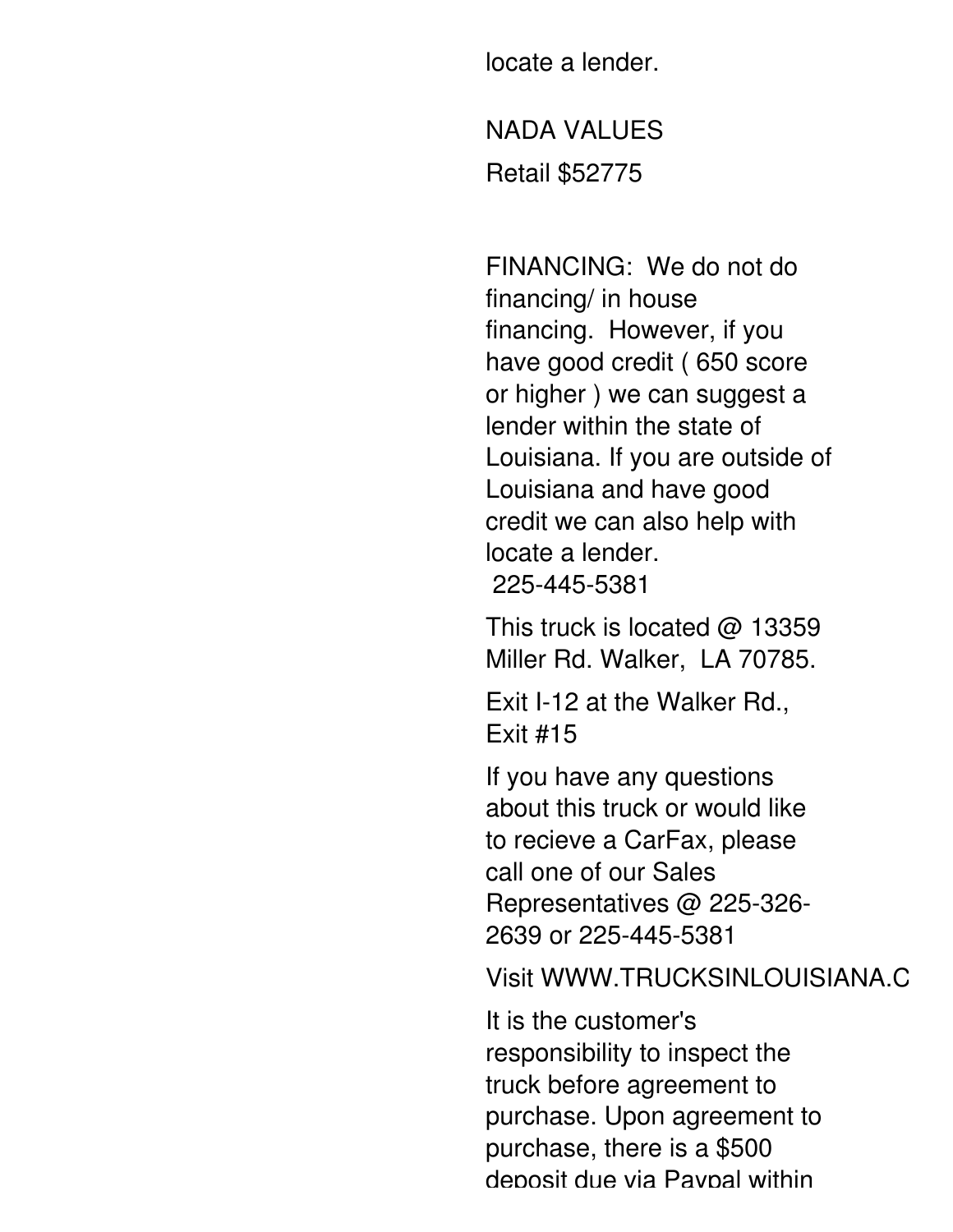die deur via Paypal with de 48 hours. The deposit is non refundable unless a major issue was not disclosed by the seller. The remaining balance is due via cash, cashiers check, or bank wire within 5 days. If you need help with shipping call PJ @ All States Auto Transport: 1-866-342- 1082, or 1-712-898-5727. There is also a mandatory \$195 Documentation charge.

At our dealership we work very hard to accurately describe our vehicles through text descriptions and elaborate photos. When you purchase a pre-owned vehicle it is not a new vehicle. Any used vehicle can have normal wear and blemishes. Before placing a bid please read the descriptions thoroughly, view all pictures and call one of our sales representatives for a complete walk a round description of the vehicle. All vehicles are sold as is no warranty.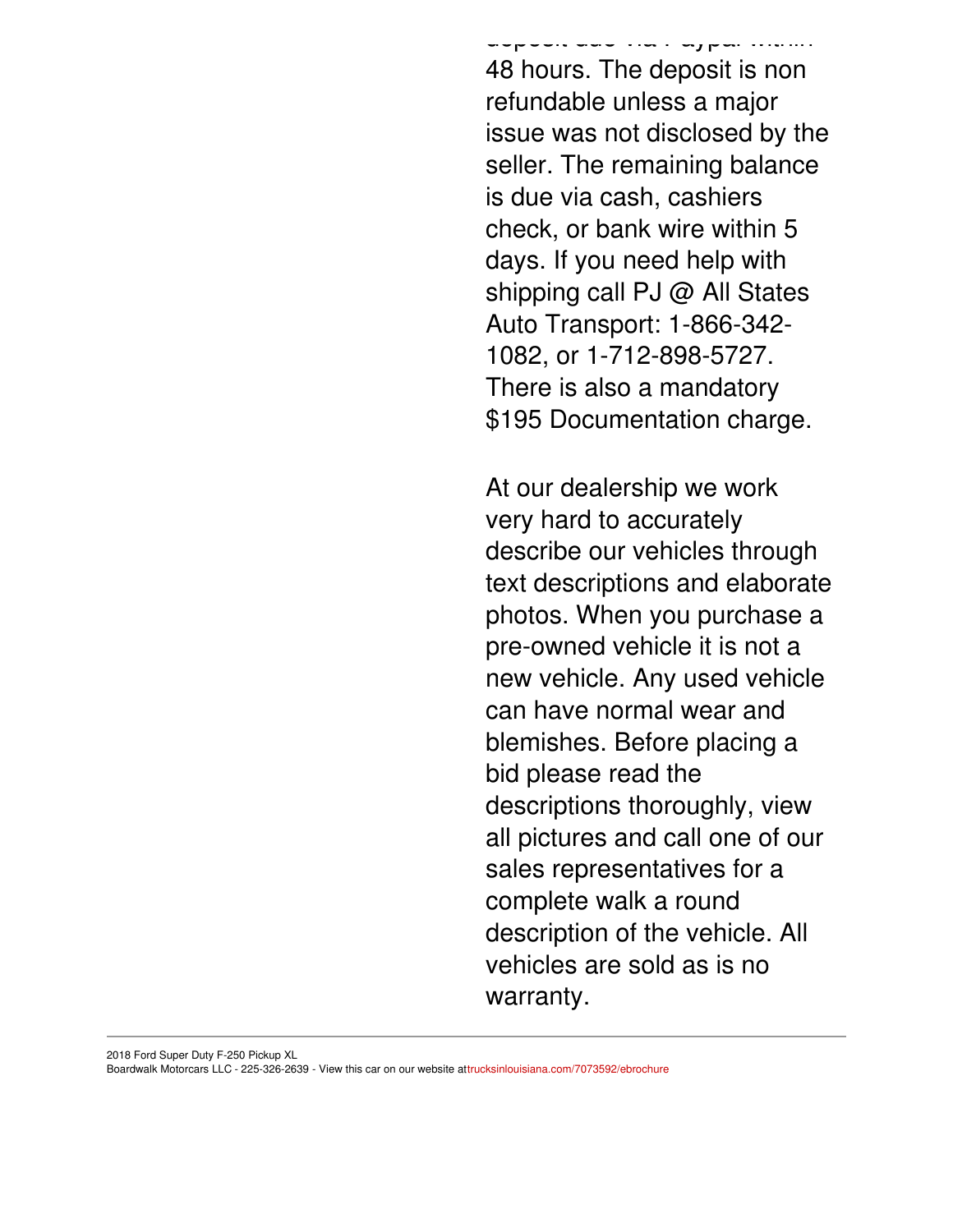

2018 Ford Super Duty F-250 Pickup XL Boardwalk Motorcars LLC - 225-326-2639 - View this car on our website at[trucksinlouisiana.com/7073592/ebrochure](https://trucksinlouisiana.com/vehicle/7073592/2018-ford-super-duty-f-250-pickup-xl-walker-la-70785/7073592/ebrochure)

## **Installed Options**

#### **Interior**

- 2 12V DC Power Outlets
- 4-Way Driver Seat -inc: Manual Recline and Fore/Aft Movement
- 4-Way Passenger Seat -inc: Manual Recline and Fore/Aft Movement
- 60-40 Folding Split-Bench Front Facing Fold-Up Cushion Rear Seat Air Filtration
- Analog Appearance- Day-Night Rearview Mirror- Fade-To-Off Interior Lighting
- Front And Rear Map Lights- Full Cloth Headliner
- Full Overhead Console w/Storage and 2 12V DC Power Outlets
- Full Vinyl/Rubber Floor Covering
- Gauges -inc: Speedometer, Odometer, Oil Pressure, Engine Coolant Temp, Tachometer, Transmission Fluid Temp, Engine Hour Meter, Trip Odometer and Trip Computer
- HD Vinyl 40/20/40 Split Bench Seat -inc: center armrest, cupholder, storage and driver's side manual lumbar
- HVAC -inc: Underseat Ducts- Illuminated Locking Glove Box
- Instrument Panel Covered Bin and Dashboard Storage
- Interior Trim -inc: Chrome Interior Accents Manual 1st Row Windows
- Manual Adjustable Front Head Restraints and Manual Adjustable Rear Head Restraints
- Manual Air Conditioning- Manual Rear Windows
- Manual Tilt/Telescoping Steering Column- Outside Temp Gauge
- Passenger Visor Vanity Mirror- Securilock Anti-Theft Ignition (pats) Engine Immobilizer
- Systems Monitor- Trip Computer- Underhood And Pickup Cargo Box Lights
- Urethane Gear Shifter Material

#### **Exterior**

- Wheels: 17" Argent Painted Steel -inc: painted hub covers/center ornaments
- Variable Intermittent Wipers- Tires: LT245/75Rx17E BSW A/S (4)
- Tailgate Rear Cargo Access- Steel Spare Wheel- Regular Box Style
- Manual Tailgate/Rear Door Lock- Manual Extendable Trailer Style Mirrors
- Light Tinted Glass- Full-Size Spare Tire Stored Underbody w/Crankdown
- Front License Plate Bracket- Fixed Rear Window- Clearcoat Paint
- Cargo Lamp w/High Mount Stop Light
- Black Side Windows Trim and Black Front Windshield Trim Black Rear Step Bumper
- Black Manual Side Mirrors w/Manual Folding- Black Grille - Black Front Bumper w/Black Rub Strip/Fascia Accent and 2 Tow Hooks
- Black Door Handles
- 
- Auto On/Off Aero-Composite Halogen Daytime Running Lights Preference Setting Headlamps w/Delay-Off

- Aluminum Panels